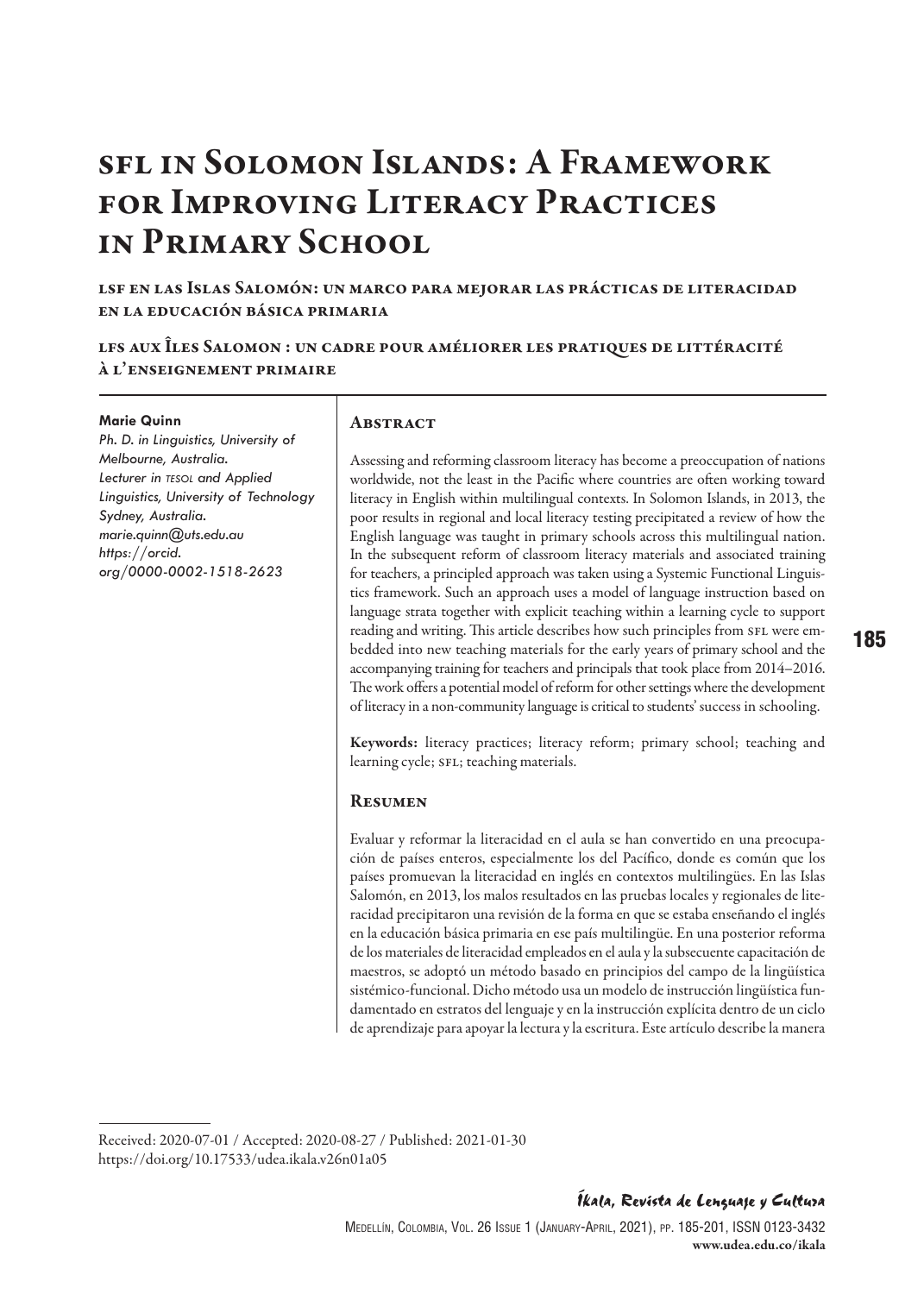como se aplicaron esos principios de la lsf en los nuevos materiales didácticos para los primeros años de la educación básica primaria y la formación concomitante para maestros y directores de escuelas que ocurrió entre 2014 y 2016. El artículo ofrece, además, un modelo de reforma aplicable a otros contextos en los que el desarrollo de la literacidad en un idioma diferente al de la comunidad sea esencial para el éxito escolar de los estudiantes.

Palabras claves: Prácticas de literacidad; reformas lingüísticas; educación básica primaria; ciclo de enseñanza-aprendizaje; lsf; materiales de enseñanza.

#### Résumé

L'évaluation et la réforme de l'alphabétisation en classe sont devenues une préoccupation de pays entiers, en particulier ceux du Pacifique, où il est courant pour les pays de promouvoir l'alphabétisation en anglais dans des contextes multilingues. Aux Îles Salomon, en 2013, de mauvais résultats aux tests d'alphabétisation locaux et régionaux ont précipité une révision de la manière dont l'anglais était donné dans l'enseignement primaire de base dans ce pays multilingue. Dans une réforme ultérieure des matériels d'alphabétisation utilisés dans la classe et la formation ultérieure des enseignants, une méthode basée sur des principes du domaine de la linguistique fonctionnelle systémique (LFS) a été adoptée. Cette méthode utilise un modèle d'enseignement des langues basé sur des strates linguistiques et des instructions explicites dans un cycle d'apprentissage pour soutenir la lecture et l'écriture. Cet article décrit comment ces principes LFS ont été appliqués dans le nouveau matériel pédagogique pour les premières années de l'enseignement primaire de base et la formation concomitante des enseignants et des directeurs d'école qui a eu lieu entre 2014 et 2016. L'article propose également, un modèle de réforme applicable à d'autres contextes dans lesquels le développement de l'alphabétisation dans une langue autre que celle de la communauté est essentiel à la réussite scolaire des élèves.

Mots clés : pratiques d'alphabétisation ; réformes linguistiques ; éducation de base primaire ; cycle d'enseignement-apprentissage ; LFS ; matériel pédagogique.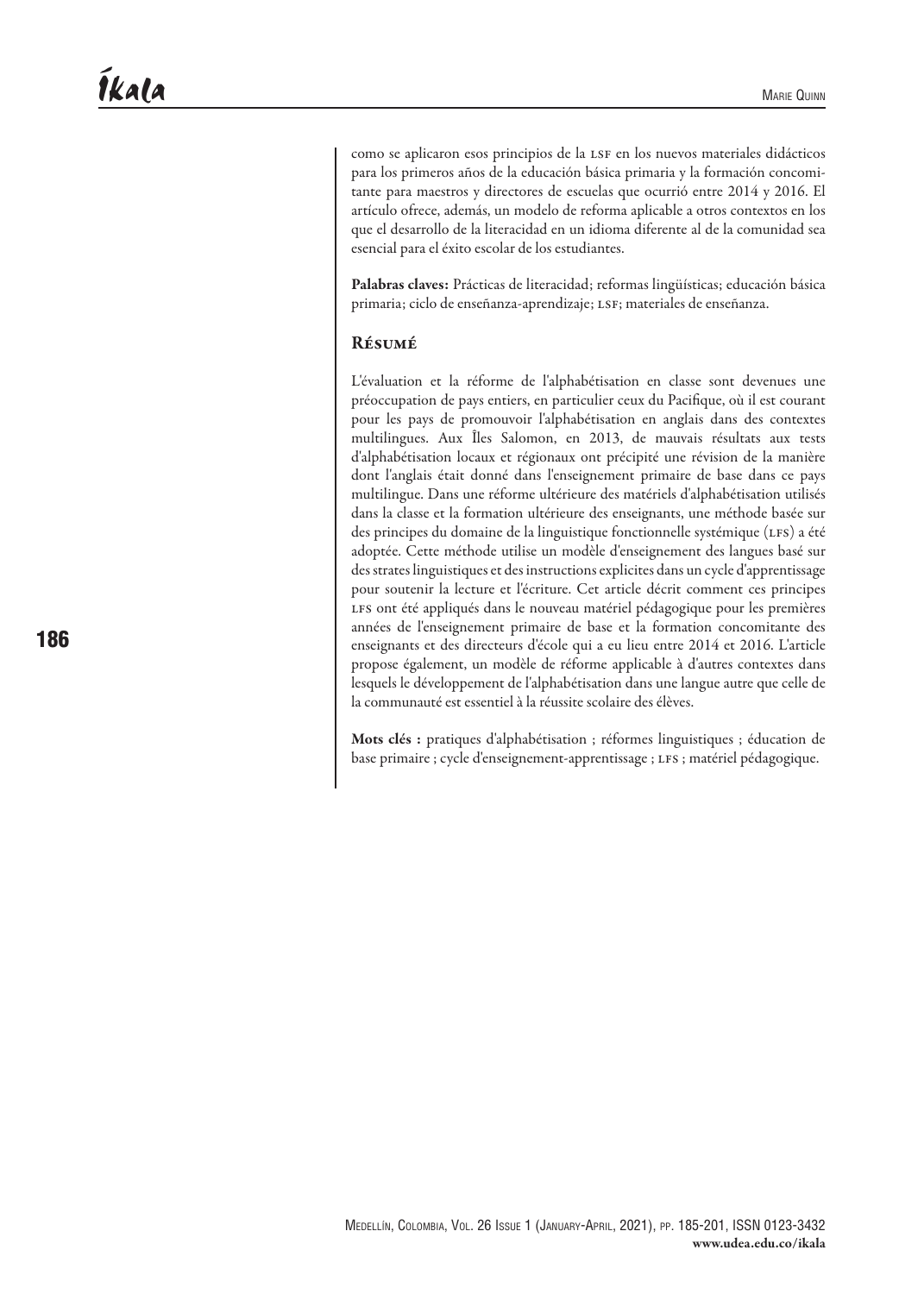# Introduction

Like other countries across the world, Solomon Islands Ministry of Education and Human Resource Development (MEHRD, hereinafter) is concerned with ensuring students are equipped with the literacy and numeracy they need to both access curriculum content and use such skills in their lives. However, national literacy testing has shown knowledge and skills in literacy to be weak for primary school children in Solomon Islands (acer, 2013). Most troubling of all has been the poor results in writing as testing in 2013 showed only 32% of Grade 4 students at or above the expected standard. Quality control process recommended that "strategies be developed by all contributors to student and teacher learning in order to improve student outcomes in the written form of English" (ACER, 2013, p.14). The question, then, is: What strategies best suit this context?

In situations such as the one faced by Solomon Islands, donor projects typically involve wellfunded pilot projects that are then taken to scale nationwide, a process found to have limited success (Fullan, 2011, 2016; Piper et al., 2018). Often, it is the inability to replicate the small-scale, intense support of pilots that leaves stakeholders misunderstanding or rejecting well-intended change. Fullan (2011, 2016) suggests four "right drivers" of change for whole system change: Capacity building, collaboration, pedagogy, and systemic policies. These drivers were considered in designing an integrated program of reform, with particular attention to the choice of pedagogy, identifying appropriate language and learning principles suitable for language and literacy learning in this multilingual context.

Systemic functional linguistics (SFL) was taken as the model for reforming language and learning, initially in Grades 1–3. Such an approach draws on the model of language identified by Halliday (1978) and others, with a strong emphasis on explicit teaching proposed by classroom theorists from the SFL tradition (e.g. Christie, 2002; Martin

& Rose, 2005; Rose, 2016), within a learning cycle to support reading and writing (Rothery, 1994).

Working from the English as an Additional Language perspective, Coffin (2010) suggests that SFL "can provide both a lens and a set of tools for deepening one's understanding of the role of language in meaning making and in learning" (p. 5), the basis for building teachers' capacity to understand and teach English—with other languages—in the classroom.

This paper provides an overview of the language and literacy learning background in Solomon Islands, including what has been in place for primary school learning from 1995–2014. The subsequent language and literacy reform is detailed, showing how sFL principles were adopted and adapted to the conditions of the local classroom context and the need to support teachers. While little evaluation of the program has been undertaken, some small signs of progress are seen in regional testing. What has been evident through meeting and talking with teachers is the change in practices around working with texts and language. The results from classroom monitoring are provided to illustrate some evident changes.

# Solomon Islands education and literacy results

Solomon Islands is a Pacific country of 695 000 people<sup>1</sup> living across an archipelago of over 700 islands. As a less developed nation, the majority of the population is subsistence-based (Solomon Islands National Statistics Office [sinso], 2017) and donor-dependent in many sectors. Ethnic tensions and violence between 1999 and 2003, and again in 2006, have resulted in a variety of regional assistance programs to strengthen leadership and governance for social and economic stability and growth with a focus on how education might support this process.

<sup>1</sup> Current population projections [https://www.statistics.](https://www.statistics.gov.sb/statistics/social-statistics/population) [gov.sb/statistics/social-statistics/population](https://www.statistics.gov.sb/statistics/social-statistics/population)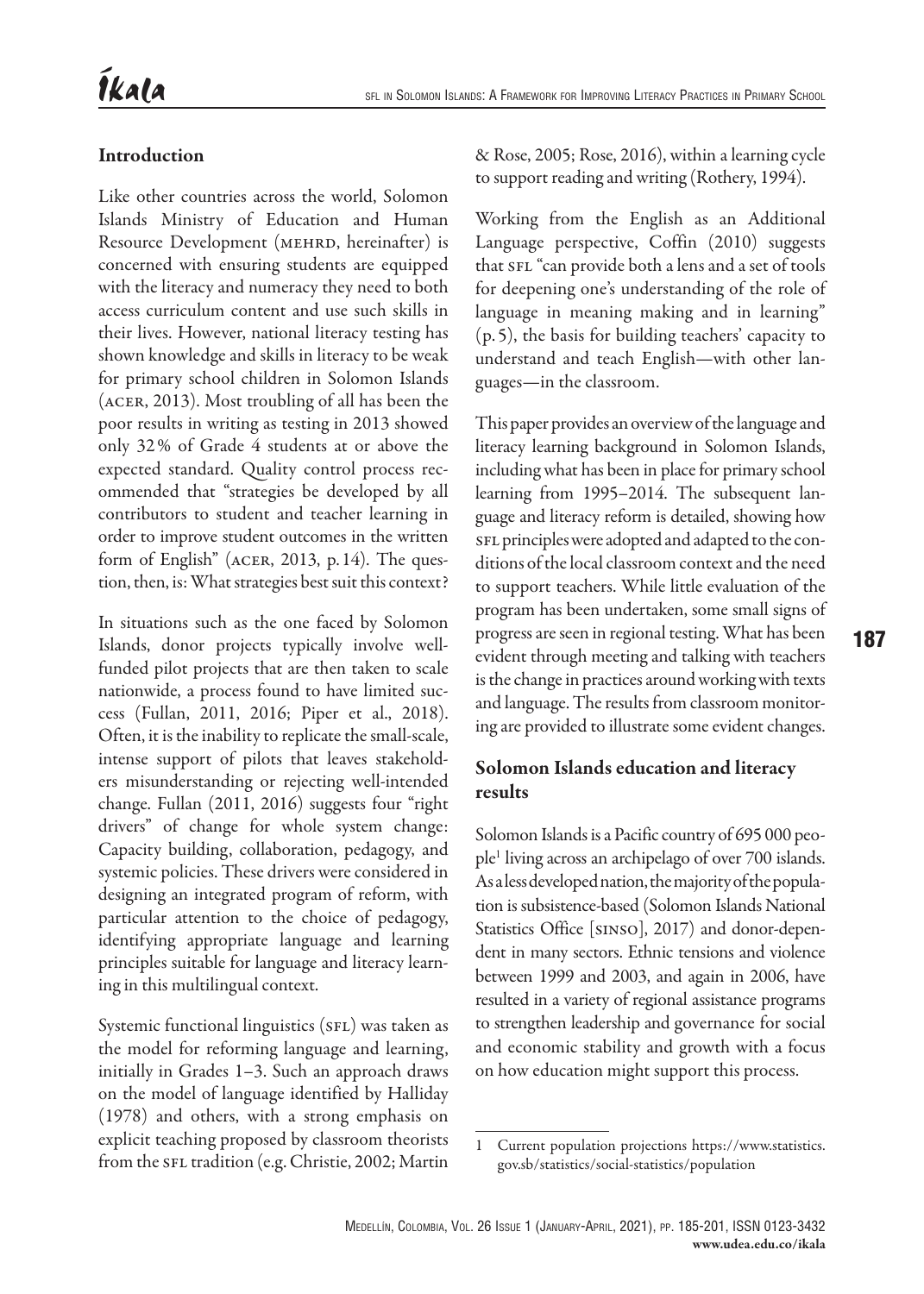Administratively, the country is divided into nine provinces, but the country is socially and linguistically diverse with 73 first languages (Simons & Fennig, 2017) or "vernaculars." A British colony until 1978, the country retains English as the official language while most people communicate across language groups using the *lingua franca*, Pijin. Official policy allows the use of vernacular languages in schools (MEHRD, 2010), yet documentation stresses the predominance of English as the nominated language of education (Solomon Islands Government, 2016). As found in other multilingual settings (e.g. Cincotta-Segi, 2010; Probyn, 2006; Quinn, 2013), teachers in Solomon Islands classrooms alternate with a variety of languages to convey meaning in curriculum subjects.

Nearly 114,000 children attend 503 primary schools (Grades 1–6) across the archipelago with a net enrolment of 86%, with only small differences between boys' and girls' participation (MEHRD, 2016a). The survival rate to the end of Grade 6 is 65%. Moreover, at each level of primary school, nearly 70% of children are overage and repetition rates are high. With only 235 junior high schools, the Grade 6 exam is highly competitive; only 59% of students progress to Grade 7, and only 21% advance to Grade 12.

Solomon Islands is not alone in the region in its struggle concerning literacy achievement. The regional Pacific Islands Literacy and Numeracy Assessment (pilna) shows that many Pacific neighbors have similar or lower results (Pacific Community, 2019). More locally, the local Solomon Islands Standardised Test of Achievement (SISTA) assesses

literacy every two years using a national sampling process validated by the Australian Council of Educational Research ([ACER], 2016). The test is only administered in English, the language of formal school testing and texts. The results provide the government with a snapshot of student progress and the basis for literacy planning:

An imperative of the SISTA program is that it provides the Minister and his policy makers with valid summaries regarding the health of the system and reliable measures of how well students are achieving the intended curriculum of the Ministry (acer, 2016, p. 7)

The results of sista in 2013 prompted a focus on school literacy, particularly in writing. Whereas nearly two-thirds of the students tested reached the identified standard for Grades 4 and 6 in reading, only a third of the Grade 4 sample and a little over a half of the Grade 6 sample were able to reach the standard in writing. Table 1 presents the results across the literacy domains.

Inequities existed within these results: Schools in the national capital saw 79% of Grade 6 students at or above standard in writing while 0% of students in the remote province of Renbel achieved the standard (acer, 2013, p.47). Such results underscored the need for any reform to address the situation of students in provinces as well as urban centers.

Despite better results for reading and language, closer analysis of the pattern of answers showed that questions that required inferential comprehension or construction of language were weaker (acer, 2013). For example, items that asked

Table 1 Literacy Results from sista 2013, Grades 4 and 6 (adapted from acer 2013, p. 11)

|          |                                            | Grade 4                                    | Grade 6                               |                                            |                                                      |                                       |      |
|----------|--------------------------------------------|--------------------------------------------|---------------------------------------|--------------------------------------------|------------------------------------------------------|---------------------------------------|------|
|          | <b>Below expected</b><br>level: Critical % | <b>Below expected</b><br>level: Emerging % | At or above<br>expected<br>standard % | <b>Below expected</b><br>level: Critical % | <b>Below</b><br>expected level:<br><b>Emerging %</b> | At or above<br>expected<br>standard % |      |
| Literacy | 7.6                                        | 26                                         | 66.4                                  | 9.3                                        | 28.4                                                 |                                       | 62.3 |
| Reading  | 14.8                                       | 21.4                                       | 63.8                                  | 10.8                                       | 23.8                                                 |                                       | 65.4 |
| Langvage | 9.4                                        | 25.9                                       | 64.6                                  | 9.4                                        | 28.4                                                 |                                       | 62.2 |
| Writing  | 39.6                                       | 28.1                                       | 32.3                                  | 26.2                                       | 14.7                                                 |                                       | 59.1 |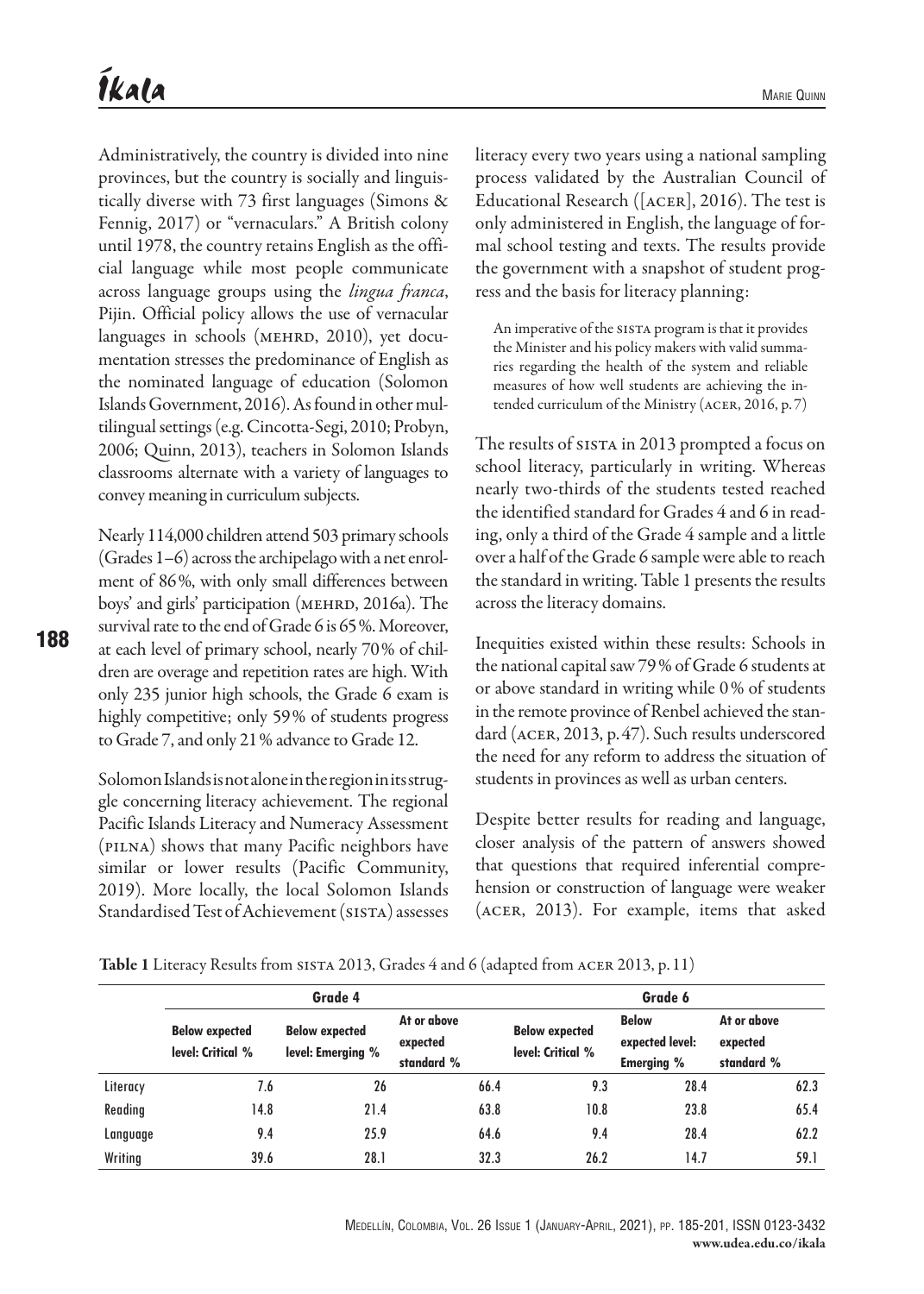"Why?" (e.g., "Why did Laka pick up the mirror with 'shaking hands'?") were answered correctly only 9%–13% of the time in Grade 6, with similar findings in Grade 4. In the language component, students could identify language items, such as correctly spelled words or the correct choice among pronouns, but struggled to complete sentences with appropriate connectives or vocabulary. The report noted "[items needing] to read and comprehend the information in texts and then to formulate an answer and write a constructed response are generally poorly completed" (acer, 2013, p. 78). These results suggested that the focus for literacy intervention should include understanding the structures and constructions of English across continuous text to provide greater support for writing and deeper comprehension beyond merely the surface features of language.

# Teaching models for literacy in learning materials, 1995–2014

To implement any reform in this situation, it was necessary to explore what understandings of language and pedagogy were in place for Solomon Islands teachers and students. Policy documents, curriculum teaching guides, and the texts that students learned from were analyzed, noting mixed messages about learning, some of which encouraged the sort of transmissive learning (e.g. copying, choral reading) that pervades Solomon Islands classrooms, which did not serve the skills tested in sista or pilna.

Officially, MEHRD had re-oriented curriculum design in 2009, attempting to shift the emphasis from transmission models of classroom teaching to deeper processes. This shift was captured in the aims of the reform in curriculum:

To shift from a curriculum approach that mainly provides students with a large body of information to one that brings about a deeper understanding of relevant knowledge, and leads to the development of higher order and creative thinking processes and skills, so that these can be applied in everyday life (MEHRD, 2009, p. 9)

In response to this aim, the 2011 draft of the English syllabus (MERHD, 2011) used this application for life beyond school, noting "In English, language learning is a lifelong process and learners should develop essential communication skills and processes required to participate within the school and the wider community" (MERHD, 2011, p. 1).

However, despite the multilingual context of everyday life in Solomon Islander communities, this syllabus draft also foregrounded immersion— "Pupils learn much of their English through immersion in an English-rich environment" (p. 4)—echo-ing the longstanding strategy found in teacher in-service publications: "children can learn to read [in English] in the same natural way as they learn to walk and talk" (MEHRD, 1995a, p. 6). In reality, English is seldom used beyond the classroom and learning to walk and talk (naturally) for these students is typically in a first language, not English. In fact, there is no mention of any other language for learning in these documents.

To support English learning in primary school, a national reading program, *Nguzu Nguzu,* was created in the 1990s by local authors. In Grades 1–3, 120 books consist mostly of stories with some information texts. The settings are strongly drawn from Solomon Islander situations and stories from across the provinces and settings. There is an emphasis on village life and traditional beliefs and morals with some reflecting the urban or town experience, a stated aim of the writers: "These are locally produced story books which reflect the natural environment, culture and experience of the children" (менкр, 1995b, р. 44). The texts are richly illustrated to allow verbal-visual links to meaning and to provide a rich resource of relevant and engaging texts for students to learn English.

The accompanying teaching guides were designed with a week of activities for each text. The guides provided a number of language tasks around the text, but, typically, they did not build explicit or systematic language knowledge over the week beyond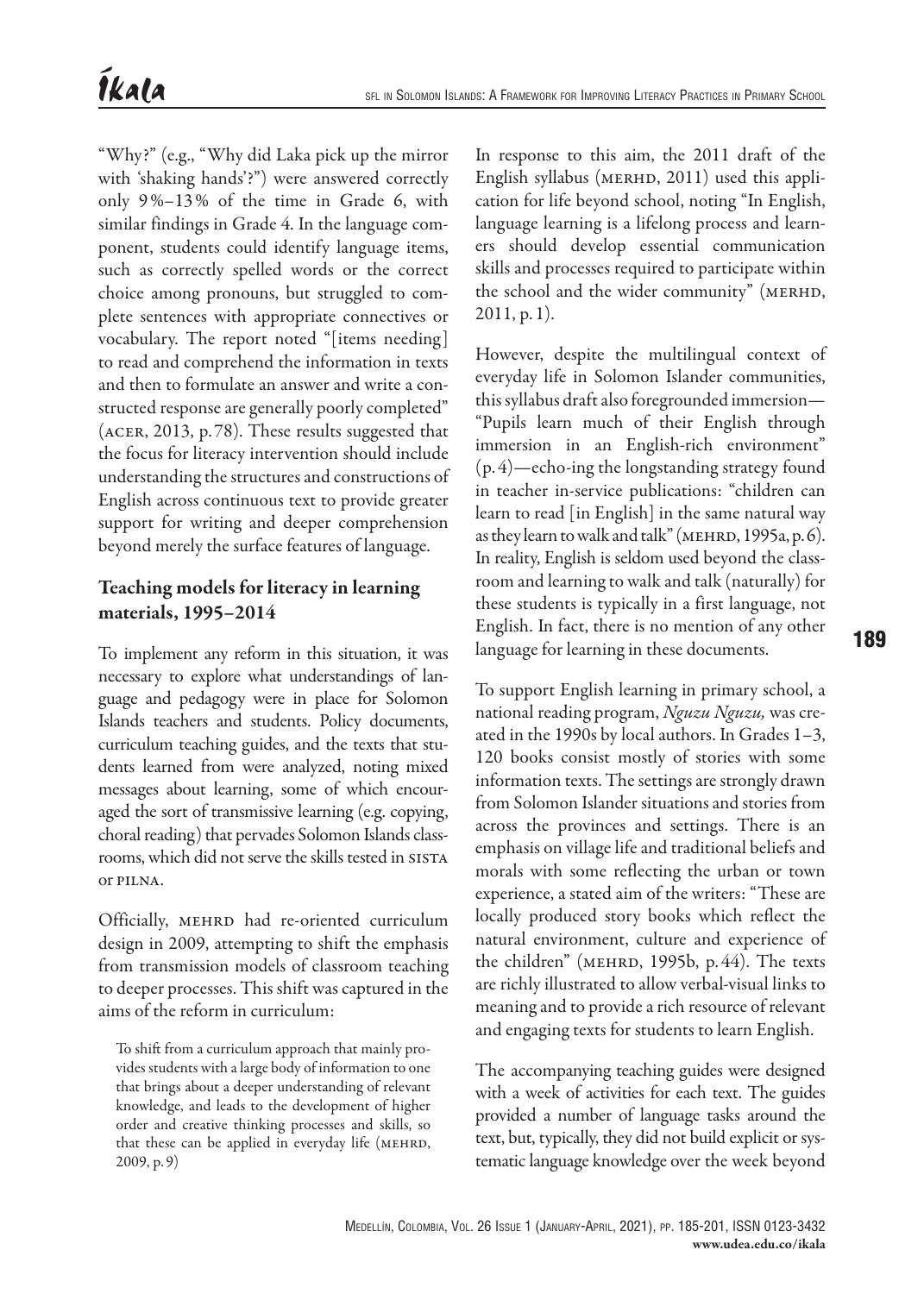surface features and being able to successfully say the words in the text. In addition, the activities —as well as the format of the books themselves encouraged the development of particular classroom practices, such as copying and chanting the text. An analysis of one Grade 1 book illustrates this situation.

An early Grade 1 book, *Kima the giant* (Sau & Maui, 1995) presents "a mighty giant" who daydreams of progressively eating more animals ("an enormous whale", "two plump pigs" up to five objects). It repeats structure "I could eat…" which allows for easy patterning despite the unusual English verb group (this was later edited to the more direct "I want to eat"). The book culminates in the giant wanting to eat "you!" (the reader). The pictures support meaning with the number of objects represented as well as the giant "imagining" his feast.

The first teaching activity attempts to build the understanding of giants —"Ask the children to tell you any custom stories they know about giants" (mehrd, 1995b, p.72)— and encourages teachers to accept responses in any language. The teacher is directed to "discuss the cover" (depicting the giant) and to ask a series of questions about giants, but none of this previews the language that will be found in the text, such as animals or numbers, in English.

In reading the story, the teacher is asked to read the text once for enjoyment, then twice more, encouraging students to join in so that "by the end of the week, the children should be able to join in with the whole story" (p.73). There is no discussion of the book events or linking text to pictures. Written activities focus on the spelling and writing of the words from the book, but not on returning to the book to see the words in use (i.e., the words are written on the board for students to copy then illustrate). Later in the week, a "shared writing" task is outlined, but it, too, lacks explicit support for construction. Rather, a modeled text is provided, one that changes "I could eat" to "I would

sleep" and suggests "in a deep river, in a tall tree," ignoring the text structure and missing the chance to capitalize on the pattern of number + adjective + noun. The teacher is directed to transfer the model to the board with the following advice:

Name each letter as you write it. Show that the writing starts on the left and goes to the right. Show that each sentence begins with a capital letter and ends with a full stop. (p. 75)

Students then copy down and illustrate this new story without support for the choice of words, let alone structural elements of sentence or text.

Similar activities recur throughout the program, not encouraging teachers to work closely with the introduced language, but to focus on performative practices such as letter identification and punctuation instead. Repetitive choral reading, ubiquitous across the nation's schools, is encouraged for students to achieve word-perfect production of the text when, in fact, the original in-service materials that accompanied the program advised the opposite: "The children should be given opportunities to use the new language in a meaningful way. Chanting and repeating phrases is not good enough" (MEHRD, 1995a, p.46). However, classroom observation indicated that in 2014, to "join in" was generally understood as "chant and repeat."

From a practical standpoint, memorizing the story became a necessity since the books were printed only in A4 size and often with print as small as 20-point, which is not adequate for whole-class viewing. Many students simply could not see the books, nor did they have access to models of English. In visiting classrooms across the archipelago in 2014 and 2015, many students were seen chanting the text while looking anywhere other than the book.

The focus on writing how letters and punctuation were formed was also contrary to the original advice in teacher guides which foregrounded meaning: "At the early stage, teachers should give children many opportunities to write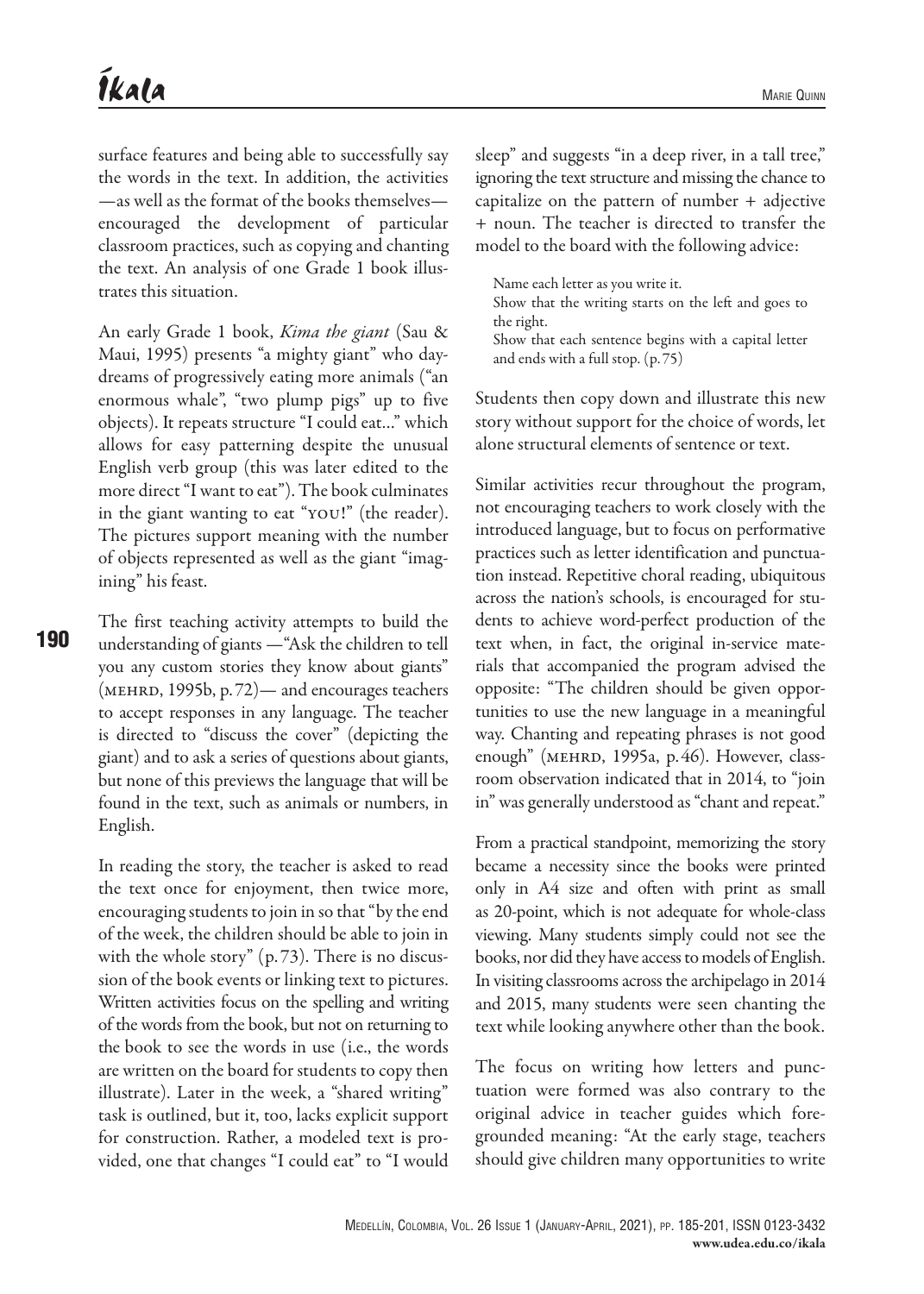for meaningful purposes, not just for the teacher or from the blackboard" (MEHRD, 1995a, p. 69). However, the actual activities favored blackboard work to model words, sentences, spelling, punctuation and handwriting; more reiteration than innovation. Classroom visits saw focus on blackboard activities that were then copied verbatim into student exercise books.

While this paper is looking at the work undertaken in Grades 1–3, it is worth noting that similar activities are seen in the materials for Grade 4–6 where *Nguzu Nguzu* took the form of a textbook, using a weekly stimulus text and language activities. Writing activities concentrate on generating ideas rather than building language to reflect particular ideas. As an example from Grade 5, the unit named "Modern Heroes" provides students with a recount of the life of the nation's first prime minister and a few comprehension and language activities unrelated to the text, before asking pupils to write "a report" with the following instructions:

- a) Think of someone you would like to write about.
- b) Make a list of reasons why you think the person you have chosen is a hero.
- c) Plan your report by organizing your ideas into sequence.
- d) Write your first draft. (MEHRD, 1995c, p. 5)

Previous exercises are not linked to this written task, and there is no framework for organizing information, particularly because the initial text was a recount and this appears to be an exposition ("make a list of reasons") that would not need to be "sequenced" as much as prioritized. Thus, there is little sense in using stimulus texts beyond establishing topic knowledge, and there is no clear support for the language that might represent the content.

These examples of English teaching advice in primary schools shed light on how the results in sista 2013 emerged. Students were not successful in creating texts on the test, and there is little support in the early or later years as to how to work with language to create texts. Relying on teachers

to fill the gaps in the materials with targeted linguistic support has not proven successful since testing indicates that the gaps have not been filled. This points to insufficient teacher preparation for the classroom in general; despite the employment of trained teachers, their own knowledge of English is generally low, particularly in the lower grades where the least experienced teachers tend to be placed.

Thus, to reach the broader understanding of language and literacy needed in a multilingual context, and the achievement standards captured in the testing instruments, a new approach to language learning was needed in Solomon Islands classrooms. Reflecting Fullan's (2016) "right drivers" of reform, several factors were taken into consideration, particularly in considering an appropriate model of pedagogy that would drive teacher capacity building, collaboration, and the implementation of systemic policies. The reform entailed re-working resources (i.e., teaching texts, teaching guides, the syllabus, and language policy). SFL was drawn upon to identify a model of language and pedagogy to underpin system-wide policy and practice for early years classroom teaching and learning.

## What SFL offers literacy reform

SFL is a meaning-based model for considering the features and functions of language. The theory proposed by Halliday (1978, 1996) has been built upon by Martin (2009) and many others, initially in the "Sydney School" and now worldwide. Such a model considers language at various strata of language: genre (social purpose), discourse, grammar and graphology/phonology. Choices across these strata build coherent texts that reflect social purposes and situations. This model has been adapted widely for classroom use (e.g., Christie, 1997, 2002; Derewianka & Jones, 2016; Macken-Horarik, Love & Unsworth, 2011; Martin & Rose, 2005) with an accompanying teaching and learning cycle, taken from the work of Rothery (1994) and adapted for classrooms in a variety of contexts (e.g. Derewianka, & Jones, 2016; Feez, 1998).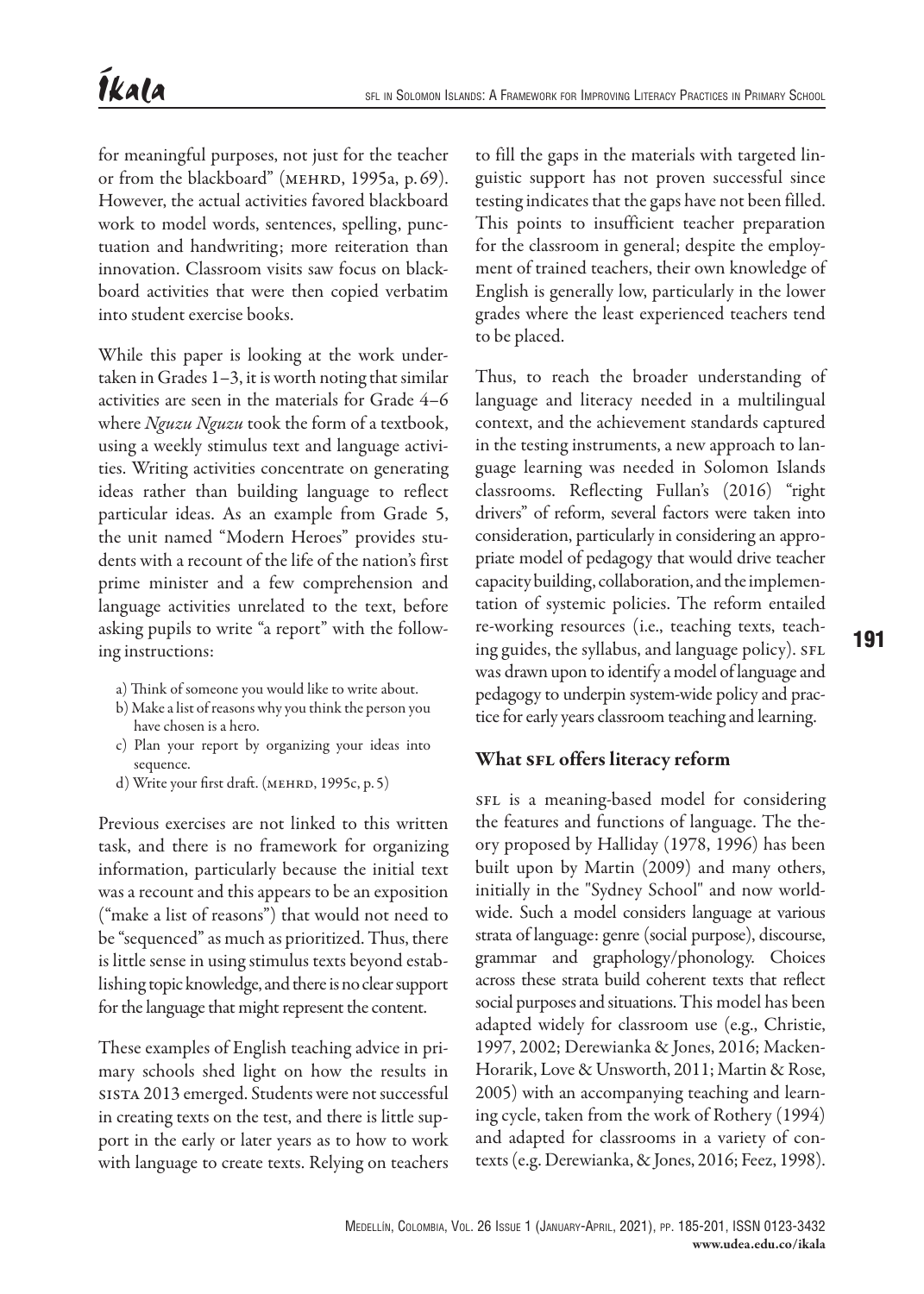The pedagogy is based on building explicit knowledge of language (Martin, 2001; Rose, 2016; Schleppegrell, 2013). Using a shared metalanguage supports "conscious awareness, articulated, and used reflexively as a cognitive tool to construct knowledge about language" (Gebhard et al., 2014, p.107). Such a pedagogy sees the teacher as central to the role of supporting students and helping them understand the context and language of texts. It also provides teachers with the means of understanding and talking about language. In building linguistic knowledge across the strata, teachers and students can deconstruct texts and, in doing so, better comprehend how texts work to then create texts for similar or various purposes.

Using SFL as the basis for literacy reform in Solomon Islands is an appropriate choice for a number of reasons. Importantly, as the *Millennium Development Goals* bring the focus to quality teaching and a greater emphasis on teachers making a difference to learning (Guerrero et al., 2012; World Bank, 2018), any reform needs to prepare teachers' capacity (knowledge) to implement learning and an emphasis on "having teachers with greater knowledge of the subjects they teach" (Glewwe et al.,  $2011$ ,  $p.41$ ). In this regard,  $SFL$  positions teachers as central to the teaching and learning, as those who can model and guide language learning. The challenge is implementing training to provide teachers with the knowledge of how language works to be able to use this in classroom teaching.

Another reason for choosing SFL is the explicit focus on language at various layers, providing an integrated understanding of how language works. This has been found to be successful in a number of eal contexts (see Coffin, 2010; Firkins et al., 2017; Lin, 2016) since it helps to reveal the target language and how it works, building on first-language knowledge. SFL has also been the basis for successful intervention in school and systemwide intervention in many language settings (e.g., Brisk, 2014; Forey, 2020; Gebhard, 2019; Gouveia, 2014; Humphrey, 2016), proving to be a viable basis for

use in Solomon Islands. The approach also supports the curriculum goals of MEHRD to emphasize thinking, as "SFL helps us to see (and in some cases 're-see') language as fundamentally a tool for thinking with, a meaning-making resource (as opposed to, for example, a set of rules)" (Coffin, 2010, p.2).

Thus, SFL provided a point of difference to the ideas about language that had been operating in classrooms and instead gave a consistent model that could be used across policy, pedagogy, materials, and training. This approach was embedded into literacy reform in 2015.

#### Literacy Reform, 2015

With support from its donor partner, the New Zealand government, MEHRD established a Literacy Unit in order to reform classroom literacy and improve SISTA results, beginning with a focus on Grades 1–3 to establish foundational literacy in schools and provide a basis for wider, systemic reform beyond these early years. In developing an Early Grades Literacy (EYL) strategy, five areas were part of the initial strategy: A model of language, pedagogical principles, teacher training, material review, and the English syllabus (Grades 1–6). Some of these decisions were taken in response to early "field-testing" workshops with teachers across provinces to ascertain what aspects of language teaching teachers needed the most support with in order to understand and use it in the classroom. Assessment was later developed with other ministry staff, but the emphasis was on improving teaching rather than testing. SFL was drawn upon to create the resources now used in classrooms, and the link to Fullan's (2011) "drivers" is used to consider the elements of curriculum change.

## Re-working language and learning: Pedagogical basis

To help teachers better understand language, a simplified view of the strata model offered by SFL is used. The levels identified are as follows: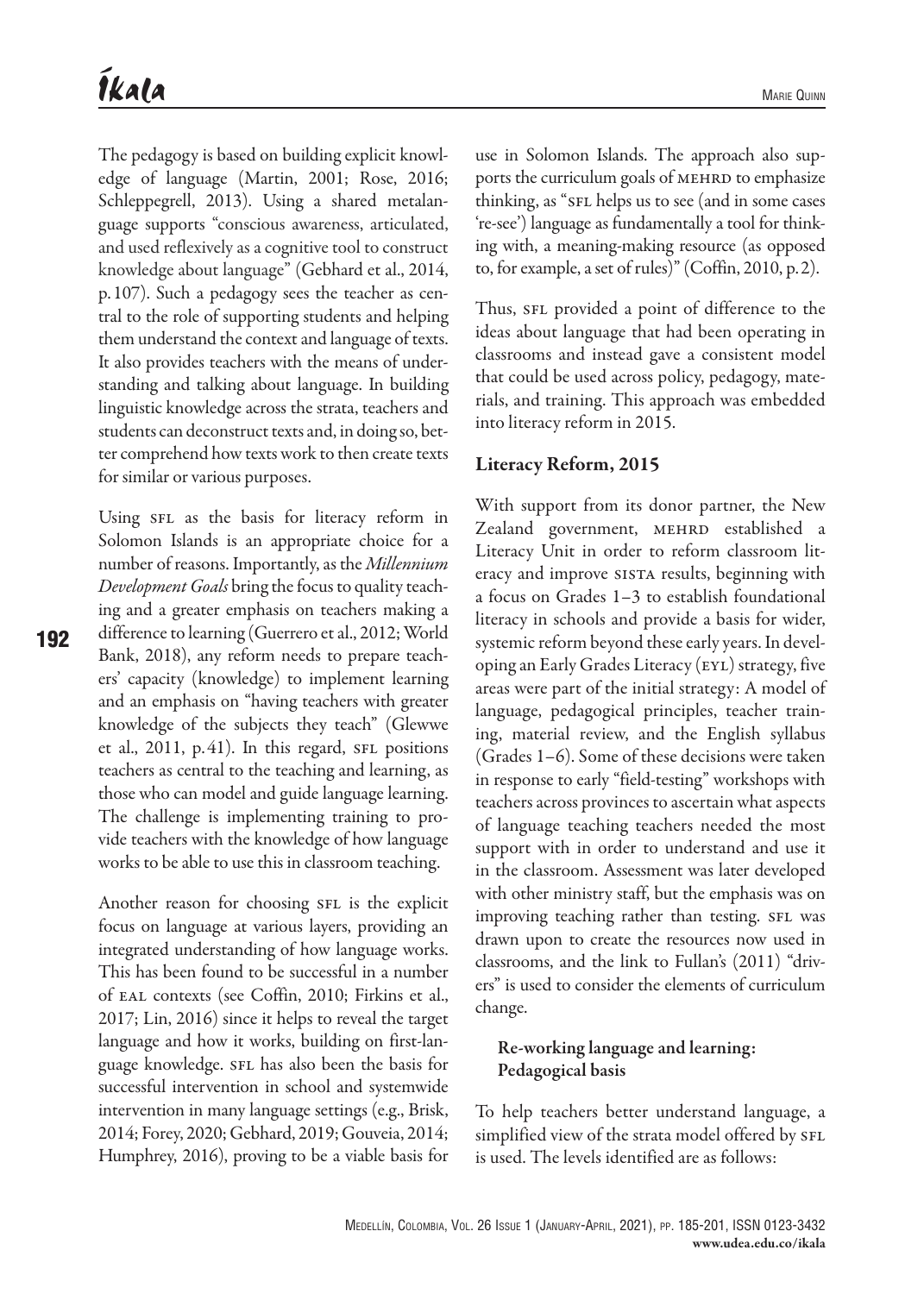- *• Message* (purpose or meaning for the text)
- *Structure* (of the text, of sentences)
- *• Vocabulary*
- *• Letters and sounds*

While not offering the complexity like that of Halliday and others, it does provide teachers with a way of naming and focusing on particular aspects of a text beyond merely words and letters by including deeper meanings of texts (*message*) and language structures. The model was tested in early work with groups of teachers in the provinces, to gauge how this helped to analyze the books that they already used. A model for *Kima the Giant* is as follows:

- *• Message:* Beware! Giants are dangerous
- *• Structures*: Text increases in number; sentence *I could eat* + number + adjective + noun
- *• Vocabulary:* Animals, adjectives, numbers
- *• Letter and sounds*: Alliteration (in most cases)

The area that teachers found particularly difficult was recognizing structures at sentence level. To assist teachers in understanding the constituents of sentences and to teach students how to break sentences into meaning units, an adaptation of David Rose's Detailed Reading<sup>2</sup> was developed. Renamed "Close Reading"—to help teachers and students look "closely" at sentence—the strategy uses a similar method of targeted preparation and task focus to that of Rose's strategy (Rose, 2016). While Rose's third stage, Elaboration, would prove useful to expand meaning, it was felt that teachers may feel unsure as to how to extend understanding further, so the basis of the strategy would be to establish these meaning units. For example, in deconstructing "I want to eat two plump pigs" from *Kima the Giant*, the teacher would say the following:

• "The first word tells us who this is about: What is the word that says *who* is this about?" (I)

- "The next words tell us about what is happening: What are the words that say what is *happening*?" (want to eat).
- "The final words tell us what things he will eat: What are the words that tell us *what* he will eat?" (two plump pigs)

These units are then drawn upon for later text innovation activities (e.g., changing the who, changing what happens).

Having established a way of understanding language, a modification of Rothery's (1994) teaching and learning cycle establishes a way to work with texts:

- *• Building the field:* Use the texts, use language that is known, adding English.
- *• Focus on language:* Messages, structures, vocabulary, sounds and letters.

193

• Create new texts

These three phases echo the original model. *Building the field* is found in Rothery's model and *focus on language* is Rothery's *Deconstruction*  phase. In *create new texts*, the activity is largely *joint construction*, particularly in Grade 1 and into Grade 2 where the teacher and the students use the reading text as a model for creating similar texts. The emphasis on these innovated texts gives students working in English for the first time strong scaffolding into the new language. Teachers are encouraged to let students choose their own elements to include, and while the risk is that teachers might merely create texts for copying, the guides ask teachers to take input from students for creating the text itself. In the latter part of Grade 2 and into Grade 3, *joint construction* is still included, with more opportunities for *independent construction*, still using the week's text as the resource to draw on language and content.

The recent work of Derewianka and Jones (2016) has denoted the phase of *supported reading* within the teaching and learning cycle; and this is a focus within the activities, though not named as such. Teachers prepare both the field and the language

<sup>2</sup> See [https://www.readingtolearn.com.au/about/#1577](https://www.readingtolearn.com.au/about/#1577579368064-4d27edc4-6637)  [579368064-4d27edc4-6637](https://www.readingtolearn.com.au/about/#1577579368064-4d27edc4-6637)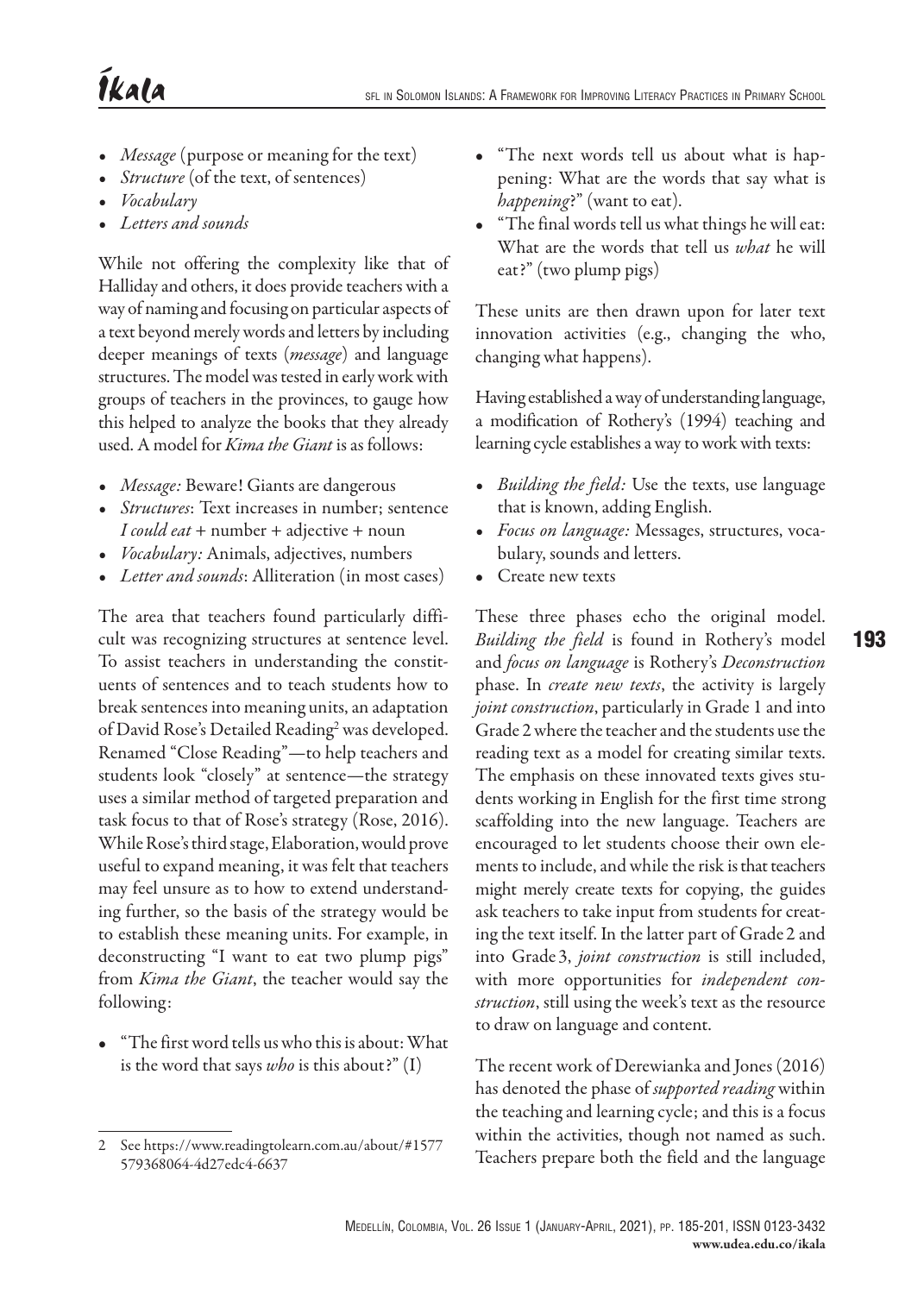in order to read books using shared languages (other than English) to establish what the book is about. Book walks—looking at the pictures and establishing some language in English before looking at the verbal text—are used to move away from guessing the content from the cover. Multimodal semiotics, of course, stress the *interplay* of image and verbal language to make meaning (Kress, 2010; Unsworth, 2008), but pictures linked to talk in a shared language are used in this program to build initial meaning before working with the English written text, reminiscent of Halliday's work in the *Breakthrough to Literacy* reading program that advocated rich oral language prior to written language, particularly around students' experiences (Mackay et al., 1970). It also establishes the role of images in supporting meaning, an element not covered in the earlier teaching guides.

Re-worked activities from *Kima the Giant* illustrate the way language is explicitly taught through the teaching and learning cycle, moving towards a written task, as compared to the original teaching guide outlined earlier. These are shown in Table 2.

In order to capitalize on the rich opportunities provided by the locally produced resource relevant to Solomon Islander children, the literacy unit worked with the curriculum section and other literacy stakeholders to strengthen the existing *Nguzu Nguzu* materials. Some editing of the original texts sought to make meaning clearer and provide longer stretches of meaningful text. For example, the first book of the series, *The Feast* (Murray & Maui, 1995), shows villagers preparing for a feast, with the verbal text only providing noun groups: "Some rice," "Some vegetables," etc. This structure missed the chance to provide a clause as a continuous stretch of language as well as show a marked use of the capital letter for a general noun group. The text was edited to "We need some rice" and "We need some vegetables," which gave the opportunity to model other sentences with various actors and processes: "I need some…," You need some…," etc.

In some texts, pictures carried meaning not expressed in the verbal language, presenting difficulty in establishing meaning in situations where

194

|  |  | <b>Table 2</b> Summary of activities for <i>Kima the Giant</i> |  |  |  |  |  |  |
|--|--|----------------------------------------------------------------|--|--|--|--|--|--|
|--|--|----------------------------------------------------------------|--|--|--|--|--|--|

| <b>Cycle Stage</b>        | <b>Teaching Activities</b>                                                                                                           |
|---------------------------|--------------------------------------------------------------------------------------------------------------------------------------|
| <b>Building the Field</b> | Instructions to the teacher                                                                                                          |
|                           | In a shared language, tell the students what the book is about (e.g., This story is about a giant called Kima. In this               |
|                           | story, Kima is hungry, so he thinks about all the things he could eat), and discuss what giants might eat; show the                  |
|                           | words mighty and hungry and the thought bubbles on pages 2/3, and explain that the book will tell us what he is                      |
|                           | thinking about eating, then preview the pictures, establishing the animals in English.                                               |
|                           | Read the book in English.                                                                                                            |
|                           | Discuss the meanings in shared language and English.                                                                                 |
|                           | Message: Giants are frightening, beware!                                                                                             |
|                           | Discuss other stories about giants to compare to this one.                                                                           |
| Focus on Language         | Over the week, activities taught the following language modelled in the book:                                                        |
|                           | Sentence structure: <i>I want to eat</i> $+$ noun group                                                                              |
|                           | Matching numerals to words, 1—5; comparing to numbers in Pijin <i>wanpela, tupela,</i> etc., that English does not use <i>pela.</i>  |
|                           | Letter focus: k, m. Recognizing shape, sound in words in the book and extending to other words.                                      |
|                           | Full stops to delineate sentences.                                                                                                   |
|                           | Ordering adjectives and nouns (noun group formation).                                                                                |
| <b>Create New Texts</b>   | The shared writing task                                                                                                              |
|                           | Innovating the texts with numbers 1-5 (e.g. <i>I want to eat one yummy crocodile</i> ) and extending up to 10 (e.g. <i>I want to</i> |
|                           | eat ten delicious pineapples) to create a class book.                                                                                |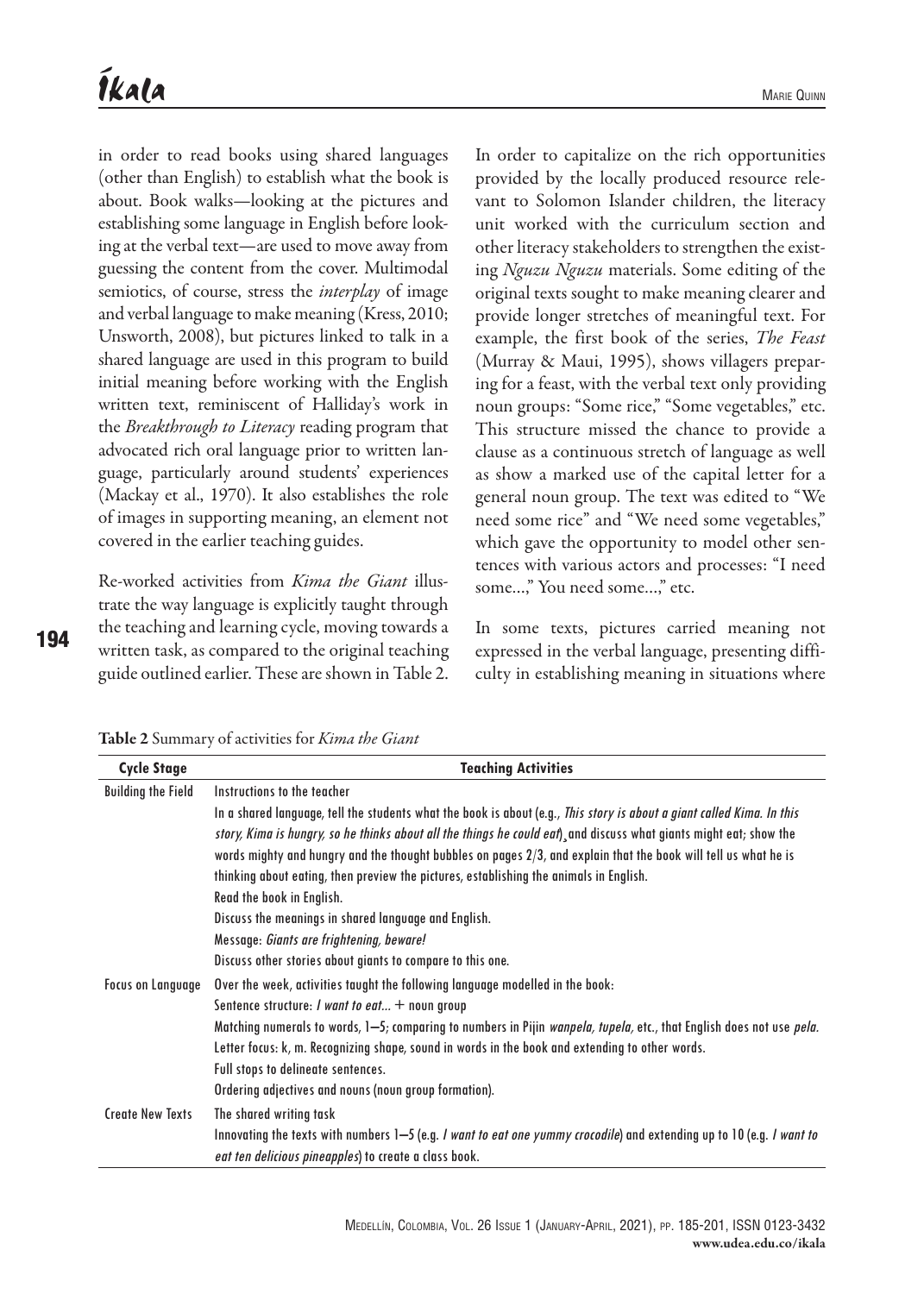students could not see the pictures. For example, the Grade 2 book, *Seva and the Turtle* (Zikuli & Misite'e, 1995) presents Seva, who befriends a turtle. When the turtle goes missing, Seva searches the village until the last page explains, "Seva found his friend on the sand near the village." However, only by careful observation of the picture does the viewer see a spear pierced through the turtle's neck. The verbal language neither provides the story resolution nor any reaction to Seva's find, as would be expected in a narrative (Rothery & Strenglin, 1997).

To build better links between the image and verbal text, the final page was re-cast to say, "Seva found his friend on the beach. Sadly, his friend could no longer play with him. He had been killed by a spear. Seva no longer had a friend." This ending provides the language to resolve the story and the opportunity for discussion of how Seva would have felt (inferring meaning). Edits such as these were used carefully to avoid disrupting teachers' longstanding familiarity with the texts while providing language that could be referred to in comprehending the texts and used in composing from the texts.

To enable better access to written language, texts are now in two formats: large (A3) format with print up to 60 points enabling whole-class viewing and smaller (A5) for individual or pair use. Teachers can now work with the text during reading or language-focused activities. Print has also been enlarged in the A5 books, taking into consideration low lighting in classrooms (no electricity in most classrooms) and the opportunity for students to better isolate words and letters on the page.

Developing a cohesive view of language that could re-orient texts and how they would be used in the classroom was the main driver for the reform with other "right drivers" following this pedagogical lead.

## Teacher Training: Capacity Building

Typically, teacher training is undertaken once new initiatives or materials have been developed. In

this case, once a model of language was identified, training began by working with the existing reading materials but offering new practices. Initial 2-day workshops were designed to give teachers the security of using familiar materials while building knowledge of language and a widelyspread shared understanding of how language teaching might look. Existing practices were interrogated and weaknesses identified (particularly in terms of the effect such strategies had on student learning and achievement), and new practices were modelled and then attempted by teachers. Thus, when these practices appeared in the new teaching guides, they were already familiar to teachers.

Locating training within province-based clusters of co-located schools encouraged Grade 1–3 teachers to learn in teams (in staff teams and in year level teams). This training organization supported the cluster model that MEHRD had been moving toward (away from centralized training), to "create teacher support systems (peer-to-peer learning) and improve teacher effectiveness" (MEHRD, 2012, p. 10), providing the opportunity to discuss how local languages might figure into teaching. This initial training reached about 75% of all teachers in Grades 1- 3 across the nation. Including the school principal in training activities not only provided knowledge of the program and support for early years literacy; it also made practices more broadly available across the primary school: Principals in Solomon Islands are typically the Grade 6 teacher, and they were given specific advice as to how they might use strategies into their own classes.

In partnership with the central literacy unit, provincial education authority literacy leaders were trained and resourced—with funds, materials, and support—to make follow up visits to schools in order to monitor how teachers were engaging in new practices. The focus in monitoring activities was to identify where teachers were struggling with new practices and to support change.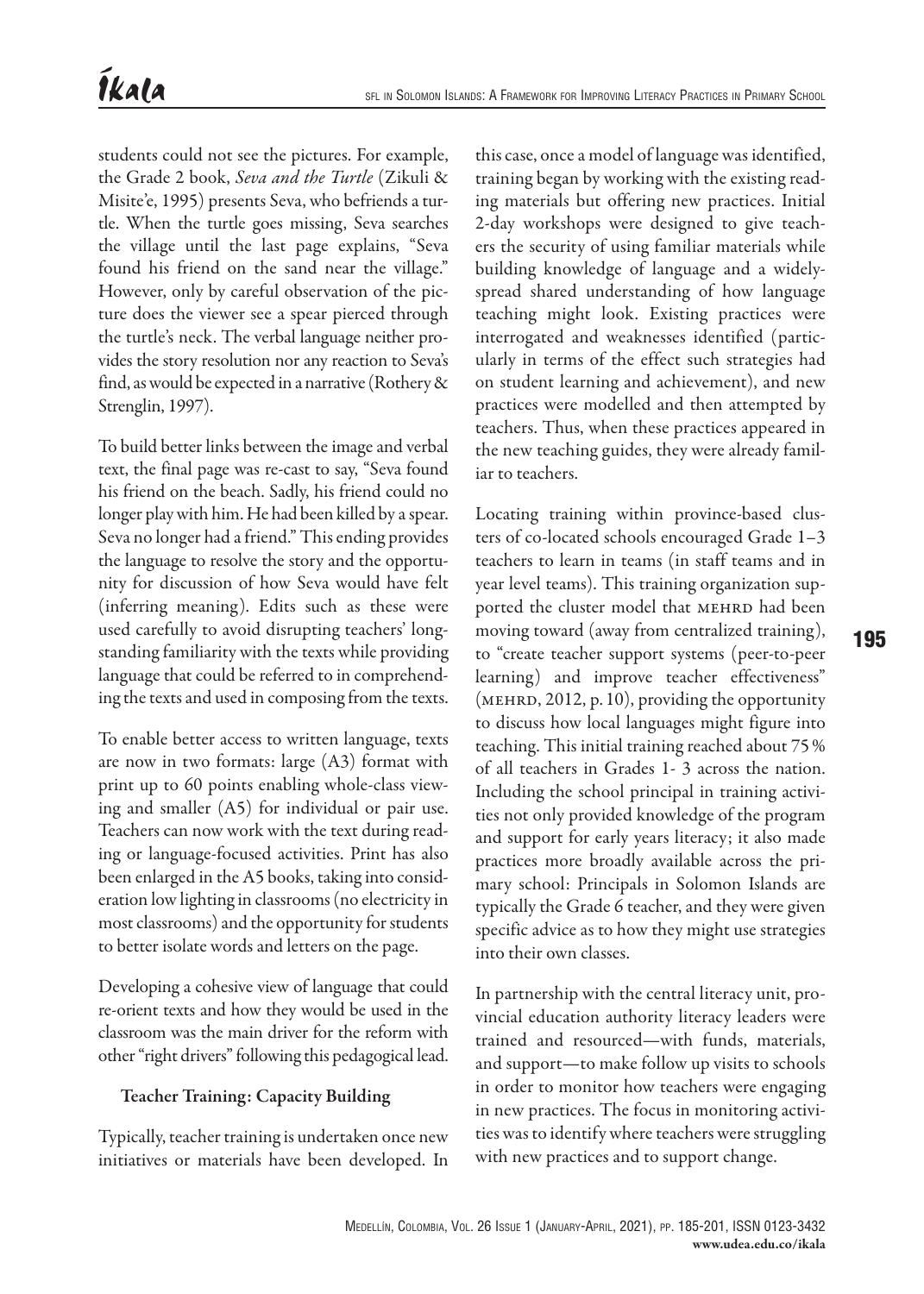The new teaching notes were moved to inside the back cover of the large-format books (as opposed to a separate teaching guide). These notes are semiscripted, providing teachers with examples of what to say and examples of writing models, as seen in the earlier example from *Kima the Giant.* Scripted lesson plans have been critiqued in some places as stifling teachers' creativity (e.g., Commeyras, 2007; Dresser, 2012), yet in settings with low teacher training in English language education—such as Solomon Islands—they have been found to provide high support to guide teachers into new ways of teaching (Schneider & Krajcik, 2002). Practicing teachers seldom have the time or opportunity to engage in the extensive training needed to understand all the underpinning principles to design their own lessons: semi-scripting provides the basis for the lesson which teachers could expand or adapt to their situation if confident enough to do so or as they learn more about language.

In terms of language uses, the teaching notes provide explicit advice on translanguaging between shared languages and English, to leverage linguistic resources in making meaning in English (García et al., 2017). Importantly, such strategies are designed to give "permission" to the teachers to work between languages, removing the idea that teachers are "smuggling in" (Probyn, 2001, p.257) the vernacular or Pijin. Coding indicates particular language patterns of use: V/P (vernacular/Pijin), E (English), V/P+E (use vernacular/Pijin predominately and introduce English elements) and E+V/P (use English with vernacular/Pijin as support for meaning).

Typically, discussions to build or establish the field are in V/P with the reading of the text in E; reviewing the story in the first instance would be by V/P+E; and focus on language elements would use E+V/P. In fact, the policy for using vernacular language (mehrd, 2010) allows for multilingual practice, but the idea of "immersion" in English has been the informal policy of classrooms despite community practices that see movement between various languages, including English. Translanguaging has been found to fulfill communicative and learning goals in many bilingual classrooms (Choi et al., 2020; Creese & Blackledge, 2010; Cummins, 2005), and giving specific advice to teachers as to how and when to move between languages aims to reach learning goals for children in Solomon Islands classrooms.

## Making it Official: Systemic Policy and Collaboration Across Programs

This reform was built on strong collaboration between the central and provincial education leaders as well as the various private education authorities predominantly church organizations—to build a consistent way of working with language in all settings. Most educational leaders proved happy to see explicit support given to teachers, who, in turn, provided positive feedback to practices taught and the ways of working together. The literacy and language model was further extended into a New Zealand-funded literacy teacher support pilot in 2015 (see Johansson-Fua et al., 2020) and forms the basis of the current literacy activity as part of donor funding (e.g. Department of Foreign Affairs & Trade [DFAT], 2019; MEHRD, 2017).

A newer program, Leaders and Education Authority Project, launched nation-wide in 2017, also uses the current materials as the basis for leadership in literacy, helping to embed new ways of working within the larger system. The multilingual orientation and the reported success of other smaller multilingual projects (see Early, 2020) are changing the way multilingualism and English literacy are linked in Solomon Islands.

The new understandings of language and pedagogy have the potential to move beyond the foundational years into the latter years of primary school. Literacy leaders who had been part of the EYL program participated in workshops to understand the issues for middle years learners and re-design the program with a stronger text-based, explicit language focus for Grades 4–6. While not yet completed, these texts will provide a cohesive, system-wide language program across primary school and the opportunity to observe the effect on students' learning and achievement.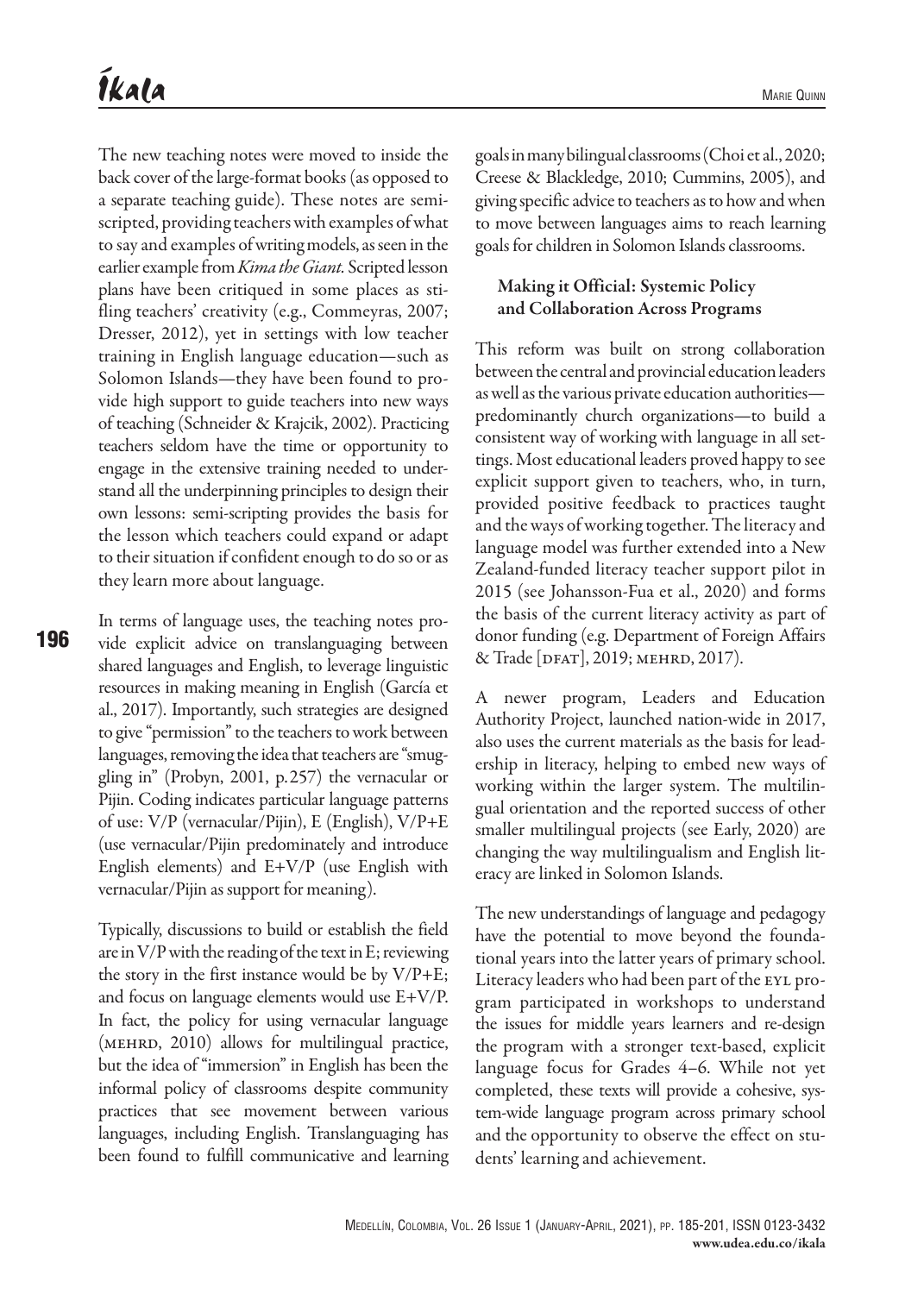In terms of educational policy, the final element of the initial reform activity was to embed the principles of the reform into the English syllabus. Working with curriculum staff and other stakeholders, the new syllabus contains a multilingual and SFL-based orientation to language learning. This means that, within the particular culture and situations of Solomon Islands, the following is foregrounded:

The model of language that this syllabus supports is one that integrates the skills of English into contextbased learning. In this approach, language is situated in the context of use, or its function: how English can be spoken, read and written for various purposes and situations (MEHRD, 2016b, p. 4)

In learning English, the syllabus notes that Solomon Islander languages are vital, with the aim that "[students will] recognize the links and differences between various languages—in Solomon Islands and more widely—in order to understand the way English is structured and how English is used." (p. 4). The greater emphasis on text structure and meaning is seen, for example, where the sub-strand "Learning to write facts" is explained: "In this sub-strand, learners begin to understand the various types of texts that they can use to express factual meanings, understanding the link between purpose and text organisation" (p. 29) Throughout this syllabus, the focus is on identifying and using language. This focus on use and context links to both the earlier curriculum policy of application to the real lives of students  $(MERHD, 2011)$  and the policy of using vernacular languages (MERHD, 2010). In this way, the language reform is supportive of existing systemic educational policies and supports the wider goals of the education ministry.

## Effects of the Reform

At the time of writing (mid-2020), no research had been published as to the effectiveness of the reform except that the reading program continues to be used, albeit without the development of the materials for Grades 4–6.

Table 3 Comparative results for PILNA literacy, 2012-2018 (mehrd, 2019)

|      | Grade 4                                            |      | Grade 6<br>Students at or above<br>expected proficiency level |      |            |  |
|------|----------------------------------------------------|------|---------------------------------------------------------------|------|------------|--|
|      | Students at or above<br>expected proficiency level |      |                                                               |      |            |  |
| 2012 | 2015                                               | 2018 | 2012                                                          | 2015 | 2018       |  |
| 50%  | 50 %                                               | 54%  | 67%                                                           | 66%  | <b>70%</b> |  |

The latest published literacy testing results, 2018 pilna testing, shows that there has been a small increase in achievement in Grade 4 and Grade 6, after little change between 2012 and 2015 (see Table 3). Since the training for teachers commenced in 2015 and the new materials were distributed in 2016, any impact of these changes to language understanding and teaching would only have been evident in 2017, and largely at Grade 4, though it is not possible to derive a direct causal correlation.

The results for SISTA 2017 and 2019 have yet to be publicly released. In terms of judging the success of literacy reform, the results for writing would be useful in analyzing the way that students are able to compose texts.

In terms of data as to the effect of the new program, teacher practices were tracked in the early stages of the reform through classroom observation. During visits, literacy unit staff and provincial staff recorded the use of strategies taught—book walk, use of other languages, small group activities, reading to rather than choral, composing rather than copying—and worked with teachers to further implement new practices. From the early data, some practices were taken up by teachers, such as using the big book where available, following the activities from the guide, and the use of languages other than English, though often as translation rather than a way into English. However, choral reading was still strongly evident in classrooms. Having established the story through discussion, teachers appeared to like to hear everyone saying the words. As literacy staff 197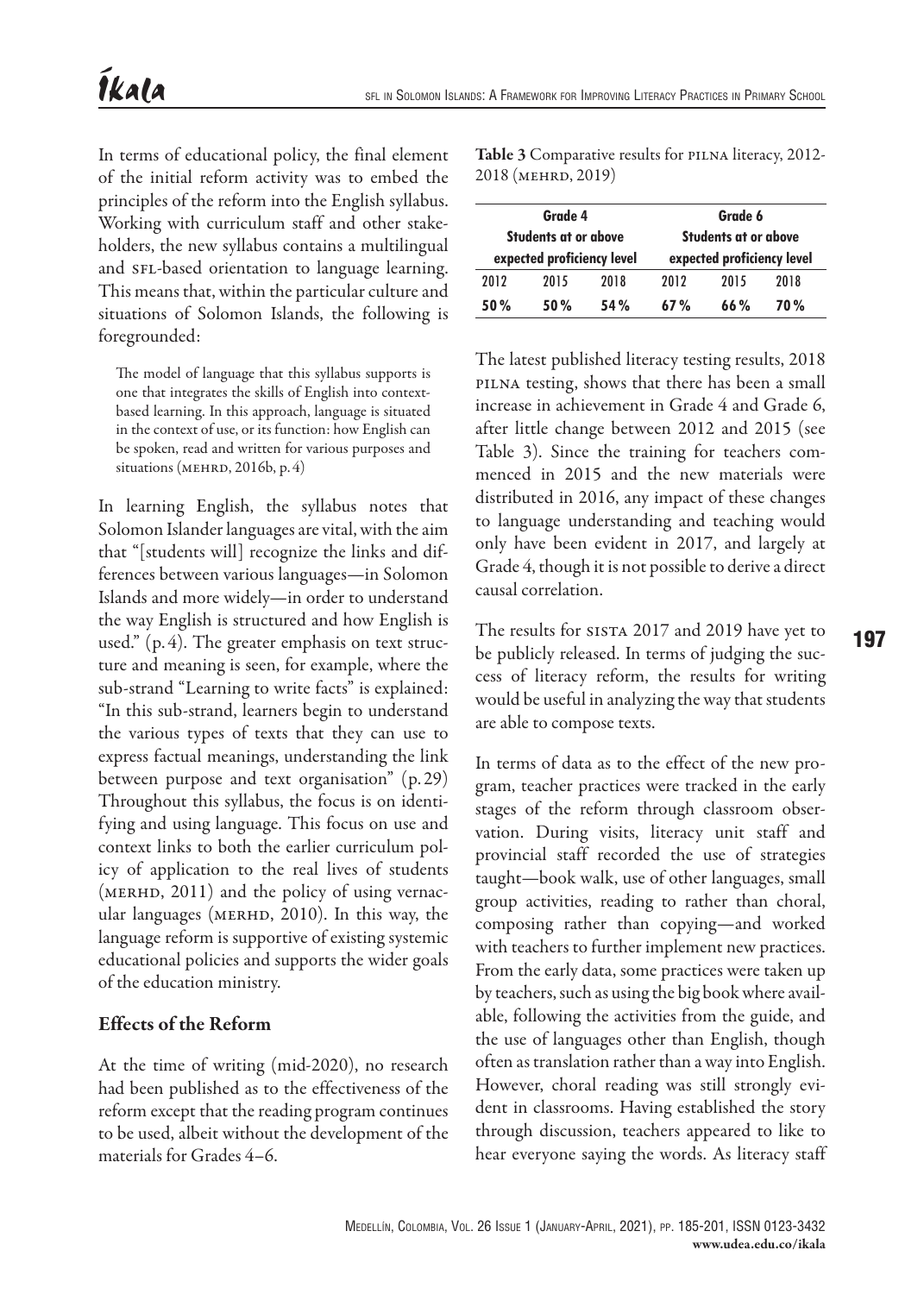members commented, the choral reading sounds like everyone is participating, even if it provides little in the way of interacting with the text.

There was also much copying in evidence. The staff, having been asked to do a "Three-book-test" where they chose three exercise books from the class, compared pages from a particular date to ascertain if work had been copied or composed. By an overwhelming margin, the writing was copied, sometimes including any mistakes in the teacher's own use of English. While copying provides a time-effective way to ensure all students have writing in their exercise books, it provides little in the way of quality or interaction with the process of meaning making through language.

Notwithstanding, in later visits to schools, the longer new materials had been used, the more examples of target practices began to emerge, often in settings where Australian or New Zealander volunteer teachers or other literacy leaders were able to work with local teachers to model and support new ways of working with texts. In one church authority school, teachers proudly showed the writing their young students had created, each one different, through using a recount stem: *I am going fishing; I am playing with my sister.* Nonconventional spelling indicated that students were drawing on language knowledge to engage in writing. Teachers were shown how they might then support students into more conventional spelling once the ideas were written down.

In another example, a rural provincial Grade 1 classroom contained multiple children's texts using the book about *Gordon the Gecko from Gizo* who lists the food he doesn't like till he finds something he likes. In response, writing was generated with various new characters—*Jennah the pig from school; Tom the dog from school*—and stories of food they liked and didn't. Some students retained Gordon, but they changed the items from the story. The same teacher has many samples of writing on display that were inspired by other *Nguzu Nguzu*

books, but now new texts written by individual students or class during shared writing lessons.

What was evident in many cases was that a teacher who was using the texts and teaching guides to generate writing—such as the one above—would have a neighboring class where the exercise books contained copied work throughout, indicating that the practices were not necessarily adopted as a schoolwide reform. While this points to a staff that is afforded some autonomy, it undermines the consistency of teaching and learning at a school level. With time and the support of literacy projects in the country since the implementation of the program, there may be more confidence in adopting the strategies offered by the program, giving consistency of practice across all schools. Ongoing capacity building and collaboration have been needed to make the pedagogical change part of the system.

## Implications, for Solomon Islands and Other Similar Settings

The decisions outlined in this paper concern issues that many other countries or school systems face. Small nations are often vulnerable to the decisions made by international donors—governmental and organizational—importing programs and structures designed for other children in other countries (Brock & Crossley, 2013), creating what Burnett (2009) warns may be "just another Western metanarrative" However, in considering SFL for the basis of reform, its principles of functional and meaning-making provide the scope by which local meanings and context drive the way language is understood and used. Indeed, the adaptations of some of the underpinning frameworks associated with language and pedagogy—strata as well as teaching and learning models—have served to respond to the needs and context of teachers and students at a particular time. The adaptations have simplified but retained the core ideas of being able to identify language and explicitly support learning.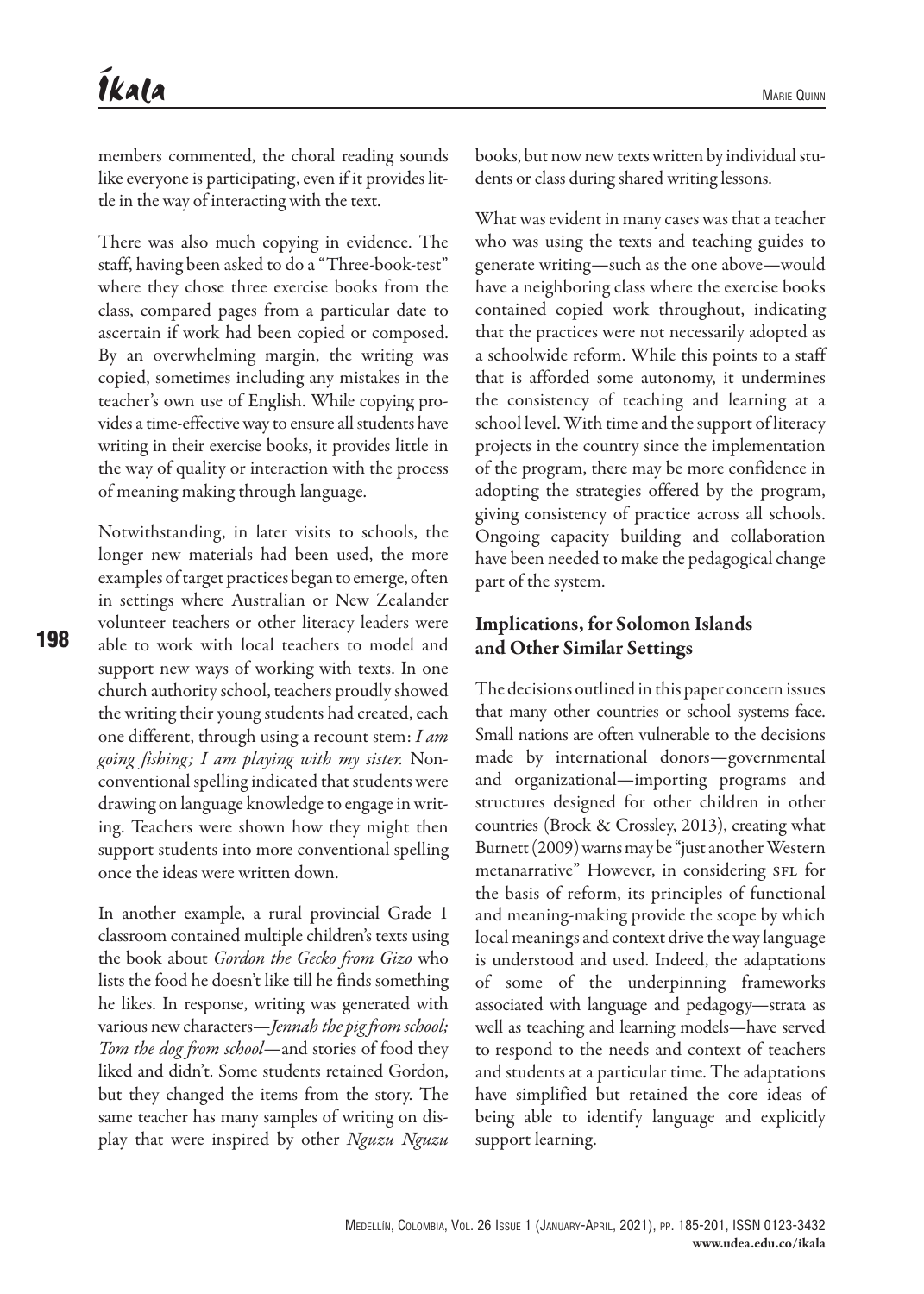Strategic plans of donors are typically concerned with budgets and how programs will be administered, with the assumption that good management improves results. New Zealand and Australian program reports into Solomon Islands education (e.g. DFAT, 2019; Catherwood & Haggland, 2019) outline the need for widespread and sustained improvement, but they make no mention of how language or literacy will be conceptualized. Decisions about the nature of language and literacy support for children need to be made considering not only the gap in results but the use of a principled approach to what language is, how languages work together and what students need in order to be able to access and use language. SFL presents a viable and valuable theory for implementation in Solomon Islands education, a way of understanding and implementing "right drivers" (Fullan, 2016), and may be further adapted to other settings requiring a cohesive and coherent model of language and literacy learning.

## References

- Australian Council for Educational Research (2013). *Solomon Islands standardised tests of achievement English and Mathematics year 4 and year 6. Report 1 —Main study 2013*. Australian Council for Educational Research.
- Australian Council for Educational Research (2016). *Solomon Islands standardised tests of achievement English and Mathematics year 4 and Year 6 Report 1—Main study 2015*. Australian Council for Educational Research.
- Brisk, M. E. (2014). *Engaging students in academic literacies*. Routledge.<https://doi.org/10.4324/9781317816164>
- Brock, C., & Crossley, M. (2013). Revisiting scale, comparative research and education in small states. *Comparative Education, 49*(3), 388–403. [https://](https://doi.org/10.1080/03050068.2013.803782) [doi.org/10.1080/03050068.2013.803782](https://doi.org/10.1080/03050068.2013.803782)
- Burnett, G. (2009). Critically theorising the teaching of literacy and language in Pacific schooling: Just another Western metanarrative. *Critical Literacy: Theories and Practices, 3(*2), 17-32.
- Catherwood, V. & Haggland, J. (2019). *Review of Solomon Islands education support, 2016–19: Final report*. Allen & Clarke/New Zealand Foreign Affairs and Trade.
- Cincotta-Segi, A. (2010). Signaling L2 centrality, maintaining L1 dominance. *Language and Education, 25*(1), 19-31. [https://doi.org/10.1080/09500782.2010.5](https://doi.org/10.1080/09500782.2010.511232) [11232](https://doi.org/10.1080/09500782.2010.511232)
- Choi, J., French, M., & Ollerhead, S. (2020). Introduction to the special issue: Translanguaging as a resource in teaching and learning. *Australian Journal of Applied Linguistics*, *3*(1), 1-10. [https://doi.org/10.29140/](https://doi.org/10.29140/ajal.v3n1.283) [ajal.v3n1.283](https://doi.org/10.29140/ajal.v3n1.283)
- Christie, F. (1997). Curriculum macrogenres as forms of initiation into a culture. In F. Christie & J. R. Martin (Eds.), *Genre and institutions* (pp.134–160). Cassell.
- Christie, F. (2002). *Classroom discourse analysis: A functional perspective*. Continuum.
- Coffin, C. (2010). Language support in eal contexts. Why systemic functional linguistics? (special issue of *na-LDIC Quarterly*), NALDIC.
- Commeyras, M. (2007). Scripted reading instruction? What's a teacher educator to do? *Phi Delta Kappan*, *88*(5), 404–407. [https://doi.](https://doi.org/10.1177/003172170708800515) [org/10.1177/003172170708800515](https://doi.org/10.1177/003172170708800515)
- Creese, A., & Blackledge, A. (2010). Translanguaging in the bilingual classroom: A pedagogy for learning and teaching? *The Modern Language Journal*, *94(*1), 103-115. <https://doi.org/10.1111/j.1540-4781.2009.00986.x>
- Cummins, J. (2005). A proposal for action: Strategies for recognizing heritage language competence as a learning resource within the mainstream classroom. *Modern Language Journal, 89*(4), 585–592.
- Department of Foreign Affairs & Trade (2019). *Australia and New Zealand Joint Solomon Islands Education Sector Support Program Design.* Australian Government.
- Derewianka, B., & Jones, P. (2016). *Teaching language in context.* oup.
- Dresser, R. (2012). The impact of scripted literacy instruction on teachers and students. *Issues in Teacher Education, 21*(1), 71–87.
- Early, R. (2020). Adjusting language-in-education practices in multilingual societies: A Solomon Islands case study. In S. Johansson-Fua, R. Jesson, R. Spratt, & E. Coxon (Eds.), *R<a* (pp. 87–101). Brill Sense. [https://doi.org/10.1163/9789004425316\\_006](https://doi.org/10.1163/9789004425316_006)
- Feez, S. (1998). *Text-based syllabus design*. NCELTR.
- Firkins, A., Forey, G., & Sengupta, S. (2007). Teaching writing to low proficiency efl students*. elt Journal, 61*(4), 341-352.<https://doi.org/10.1093/elt/ccm052>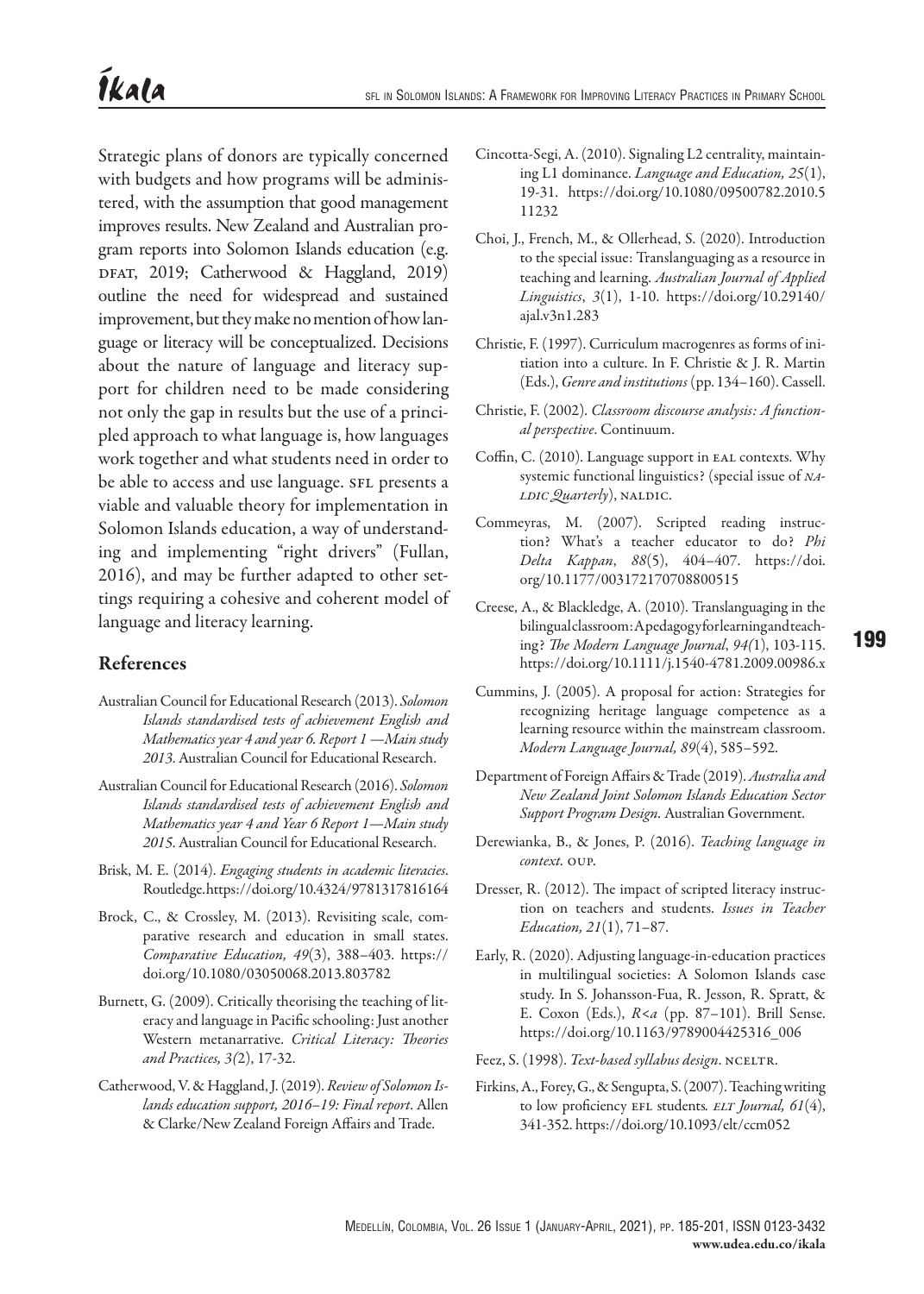- Forey, G. (2020). A whole school approach to SFL metalanguage and the explicit teaching of language for curriculum learning*. Journal of English for Academic Purposes, 44*. [https://doi.org/10.1016/j.](https://doi.org/10.1016/j.jeap.2019.100822) [jeap.2019.100822](https://doi.org/10.1016/j.jeap.2019.100822)
- Fullan, M. (2011). *Choosing the wrong drivers for whole system reform.* Centre for Strategic Education. [https://](https://doi.org/10.17323/1814-9545-2011-4-79-105) [doi.org/10.17323/1814-9545-2011-4-79-105](https://doi.org/10.17323/1814-9545-2011-4-79-105)
- Fullan, M. (2016). The elusive nature of whole system improvement in education*. Journal of Educational Change, 17*(4), 539–544. [https://doi.org/10.1007/](https://doi.org/10.1007/s10833-016-9289-1) [s10833-016-9289-1](https://doi.org/10.1007/s10833-016-9289-1)
- García, O., Johnson, S. I., & Seltzer, K. (2017). *The translanguaging classroom: Leveraging student bilingualism for learning.* Caslon.
- Gebhard, M. (2019). *Teaching and researching ells' disciplinary literacies.* Routledge. [https://doi.](https://doi.org/10.4324/9781315108391) [org/10.4324/9781315108391](https://doi.org/10.4324/9781315108391)
- Gebhard, M., Chen, I. A., & Britton, L. (2014). "Miss, nominalization is a nominalization:" English language learners' use of SFL metalanguage and their literacy practices*. Linguistics and Education, 26,* 106–125. <https://doi.org/10.1016/j.linged.2014.01.003>
- 200 Glewwe, P. W., Hanushek, E. A., Humpage, S. D., & Ravina, R. (2011). *School resources and educational outcomes in developing countries.* National Bureau of Economic Research.<https://doi.org/10.3386/w17554>
	- Gouveia, C. (2014). *Teacher learning for European literacy education: Project outputs from Portugal.* International Learning, Teaching and Technologies Conference.
	- Guerrero, G., Leon, J., Zapata, M., Sugimaru, C., & Cueto, S. (2012). *What works to improve teacher attendance in developing countries?* eppi Centre, University of London.
	- Halliday, M. A. K. (1978). *Language as social semiotic: The social interpretation of language and meaning.* Hodder Arnold.
	- Halliday, M.A.K. (1996). On grammar & grammatics. In R. Hasan., D. Butt & C. Cloran (Eds.), *Functional descriptions* (pp. 1–38). John Benjamins. [https://doi.](https://doi.org/10.1075/cilt.121.03hal) [org/10.1075/cilt.121.03hal](https://doi.org/10.1075/cilt.121.03hal)
	- Humphrey, S. (2016). *Academic literacies in the middle years.* Taylor & Francis. [https://doi.](https://doi.org/10.4324/9781315625584) [org/10.4324/9781315625584](https://doi.org/10.4324/9781315625584)
	- Johansson-Fua, S., Jesson, R., Spratt, R. & Coxon, E. (Eds.) (2020). *Relationality and learning in Oceania* (pp. 87–101). Brill Sense. [https://doi.](https://doi.org/10.1163/9789004425316) [org/10.1163/9789004425316](https://doi.org/10.1163/9789004425316)
- Kress, G. R. (2010). *Multimodality: A social semiotic approach to contemporary communication.* Taylor & Francis.<https://doi.org/10.4324/9780203970034>
- Lin, A. M. (2016). *Language across the curriculum & clil in English as an additional language (eal) contexts.* Springer. <https://doi.org/10.1007/978-981-10-1802-2>
- Mackay, D., Thompson, B. & Schaub, P. (1970). *Breakthrough to literacy: Teachers' manual.* Longmans.
- Macken-Horarik, M., Love, K., & Unsworth, L. (2011). A grammatics ' good enough' for school English in the 21st century*. Australian Journal of Language and Literacy, 34*(1), 9-23.
- Martin, J. R. (2001). Giving the game away: Explicitness, diversity and genre-based literacy in Australia. In R. de Cillia, H.-J. Krumm, R. Wodak (Eds.), *Functional il/ literacy* (pp. 155-174). Verlag der Österreichischen Akademie der Wissenschaften.
- Martin, J. R. (2009). Genre and language learning. *Linguistics and Education, 20*(1), 10–21. [https://doi.](https://doi.org/10.1016/j.linged.2009.01.003) [org/10.1016/j.linged.2009.01.003](https://doi.org/10.1016/j.linged.2009.01.003)
- Martin, J. R. & Rose, D. (2005). Designing literacy pedagogy. In J. Webster, C. Matthiessen & R. Hasan (Eds.), *Continuing discourse on language* (pp. 251–280). Continuum.
- Murray, S. & Maui, F. (1995). *The feast.* mehrd.
- Pacific Community (2019). *pilna 2018 Regional report*. Educational Quality and Assessment Division.
- Piper, B., Destefano, J., Kinyanjui, E. M., & Ong'ele, S. (2018). Scaling up successfully: Lessons from Kenya's Tusome national literacy program*. Journal of Educational Change*, *19*(3), 293–321. [https://doi.](https://doi.org/10.1007/s10833-018-9325-4) [org/10.1007/s10833-018-9325-4](https://doi.org/10.1007/s10833-018-9325-4)
- Probyn, M. (2001). Teachers voices*. International Journal of Bilingual Education and Bilingualism,4*(4), 249–266. <https://doi.org/10.1080/13670050108667731>
- Probyn, M. (2006). Language and learning science in South Africa. *Language and Education*, *20*(5), 391–414. <https://doi.org/10.2167/le554.0>
- Quinn, M. (2013). Talking to learn in Timorese classrooms. *Language, Culture and Curriculum, 26*(1),179–196. <https://doi.org/10.1080/07908318.2013.810223>
- Rose, R. (2016). Building a pedagogic metalanguage. In J. R. Martin (Ed.), *Appliable linguistics and academic discourse.* Shanghai Jiao Tong University.
- Rose, D. (2016). *Engaging and supporting all our students to read and learn from reading.* PETAA.
- Rothery, J. (1994). *Exploring Literacy in School English.*  Metropolitan East Disadvantaged Schools Program.